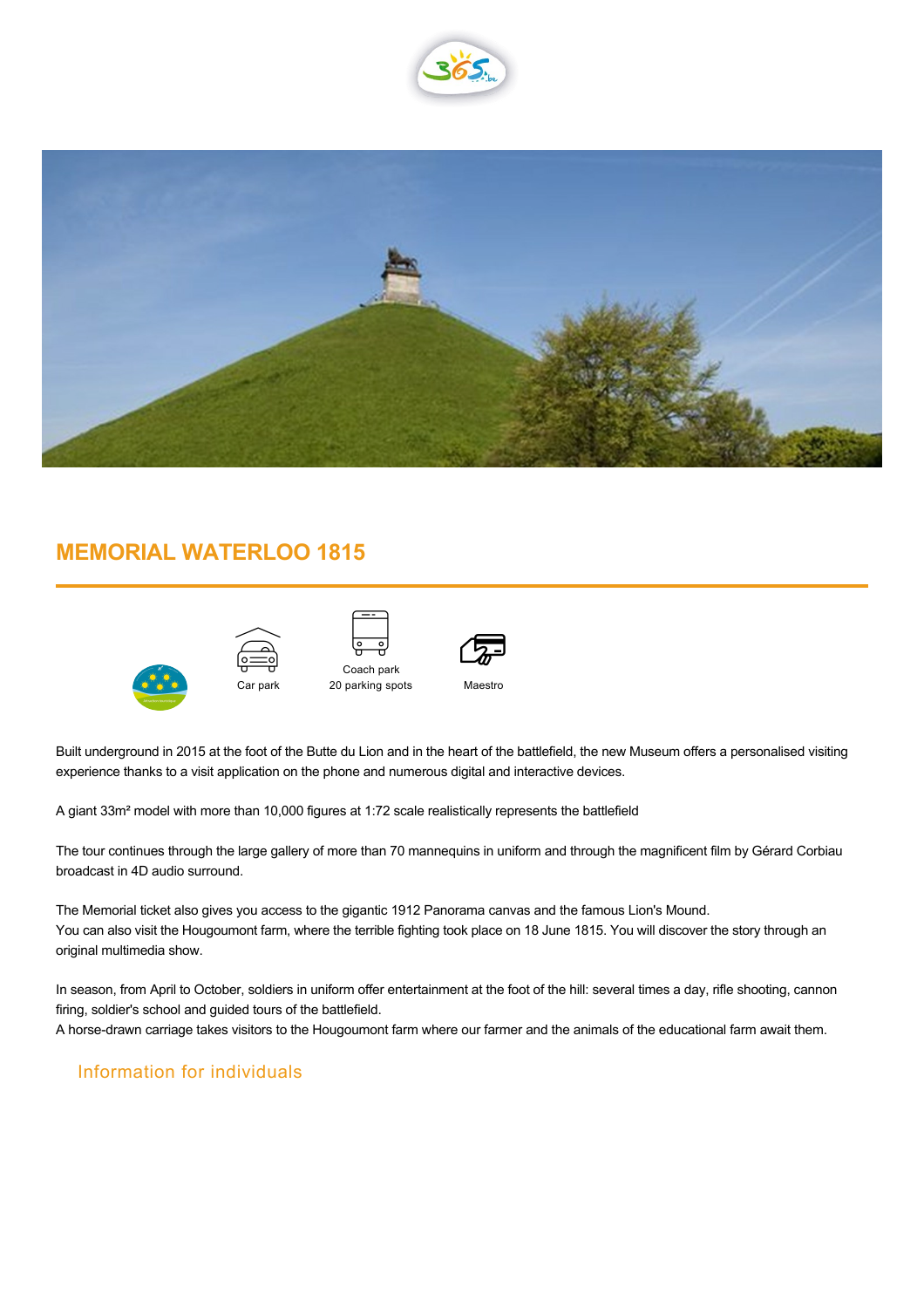Opening times Every day • April to June: from 9.30 to 18.30 • July and August: from 9.30 to 19.30 September and October: from 10.00 to 18.30 • November to March: from 10.00 to 17.30

Price Memorial ticket: adults from €17 • reduced rate from €16 children (10-17) from €9 • children (< 10) free of charge

"1815 Pass" - 3 museums: [www.waterloo1815.be](http://www.waterloo1815.be)

Tour length 3.5 hrs

## Information for groups

Price (min. 20 people) Memorial ticket: adults from €13 • children (<18) from €6

Guided tour

EN, FR, NL, DE • 1 hr, 2 hrs or 3 hrs: €70, €90 or €110 • Subject to prior booking : reservations@waterloo1815.be



Nearby

Person in charge Dominique Goldfeld

Telephone 02/385.19.12

Email reservations@waterloo1815.be